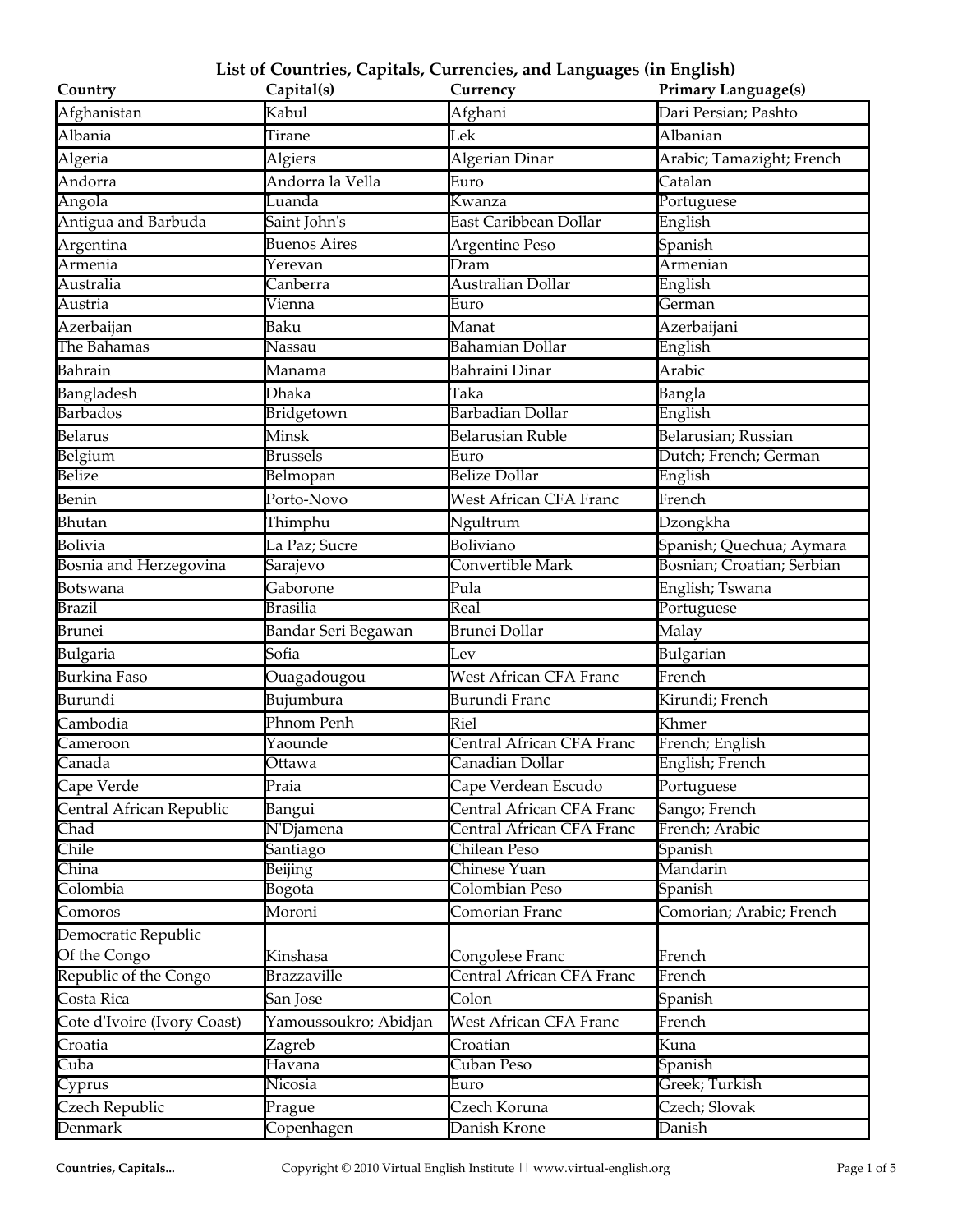| Country                  | Capital(s)                   | Currency                                          | <b>Primary Language(s)</b>  |
|--------------------------|------------------------------|---------------------------------------------------|-----------------------------|
| Djibouti                 | Djibouti                     | Djiboutian Franc                                  | Arabic; French              |
|                          |                              |                                                   | English; French;            |
| Dominica                 | Rosesau                      | East Caribbean Dollar                             | Antillean Creole            |
| Dominican Republic       | Santo Domingo                | Dominican Peso                                    | Spanish                     |
|                          |                              |                                                   | Tetum; Portuguese;          |
| East Timor (Timor-Leste) | Dilli                        | <b>United States Dollar</b>                       | Iindonesian                 |
| Ecuador                  | Quito                        | United States Dollar                              | Spanish                     |
| Egypt                    | Cairo                        | <b>Egyptian Pound</b>                             | Arabic                      |
| El Salvador              | San Salvador                 | <b>United States Dollar</b>                       | Spanish                     |
| Equitorial Guinea        | Malabo                       | Central African CFA Franc                         | Spanish; French; Portuguese |
| Eritrea                  | Asmara                       | Nakfa                                             | Arabic; Tigrinya; English   |
| Estonia                  | Tallinn                      | Estonian Kroon; Euro                              | Estonian                    |
| Ethiopia                 | Addis Ababa                  | Birr                                              | Amharic                     |
| Fiji                     | Suva                         | Fijian Dollar                                     | English; Bau Fijian; Hindi  |
| Finland                  | Helsinki                     | Euro                                              | Finnish; Swedish            |
| France                   | Paris                        | Euro; CFP Franc                                   | French                      |
| Gabon                    | Libreville                   | Central African CFA Franc                         | French                      |
| The Gambia               | Banjul                       | Dalasi                                            | English                     |
| Georgia                  | Tbilisi                      | Lari                                              | Georgian                    |
| Germany                  | Berlin                       | Euro                                              | $\overline{\text{G}}$ erman |
| Ghana                    | Accra                        | Ghanaian Cedi                                     | English                     |
| Greece                   | <b>Athens</b>                | Euro                                              | Greek                       |
| Grenada                  | St. George's                 | East Caribbean Dollar                             | English; Patois             |
| Guatemala                | Guatemala City               | Quetzal                                           | Spanish                     |
| Guinea                   | Conakry                      | Guinean Franc                                     | French                      |
| Guinea-Bissau            | Bissau                       | <b>West African CFA Franc</b>                     | Portuguese                  |
| Guyana                   | Georgetown                   | Guyanese Dollar                                   | English                     |
| Haiti                    | Port-au-Prince               | Gourde                                            | Haitian Creole; French      |
| Honduras                 | Tegucigalpa                  | Lempira                                           | Spanish                     |
| Hungary                  | <b>Budapest</b>              | Forint                                            | Hungarian                   |
| Iceland                  | Reykjavik                    | Icelandic Krona                                   | Icelandic                   |
| India                    | New Delhi                    | Indian Rupee                                      | Hindi; English              |
| Indonesia                | Jakarta                      | Rupiah                                            | <b>Indonesian</b>           |
| Iran                     | Tehran                       | Rial                                              | Persian                     |
| Iraq                     | <b>Baghdad</b>               | Iraqi Dinar                                       | Arabic; Kurdish             |
| Republic of Ireland      | Dublin                       | Euro                                              | English; Irish              |
| Israel                   | <b>Jerusalem</b>             | Shekel                                            | Hebrew; Arabic              |
| Italy                    | Rome                         | Euro                                              | Italian                     |
| Jamaica                  | Kingston                     | Jamaican Dollar                                   | English                     |
| Japan<br>Jordan          | Tokyo                        | $\overline{\text{Yen}}$<br><b>Jordanian Dinar</b> | Japanese<br>Arabic          |
|                          | Amman                        |                                                   |                             |
| Kazakhstan               | Astana                       | Tenge                                             | Kazakh; Russian             |
| Kenya                    | Nairobi                      | Kenyan Shilling                                   | Swahili; English            |
| Kiribati                 | Tarawa Atoll                 | Kiribati Dollar                                   | English; Gilbertese         |
| North Korea              | Pyongyang                    | North Korean Won                                  | Korean                      |
| South Korea              | $\widetilde{\mathrm{Seoul}}$ | South Korean Won                                  | Korean                      |
| Kosovo                   | Pristina                     | Euro                                              | Albanian; Serbian           |
| Kuwait                   | Kuwait City                  | Kuwaiti Dollar                                    | Arabic; English             |
| Kyrgyzstan               | Bishkek                      | Som                                               | Kyrgyz; Russian             |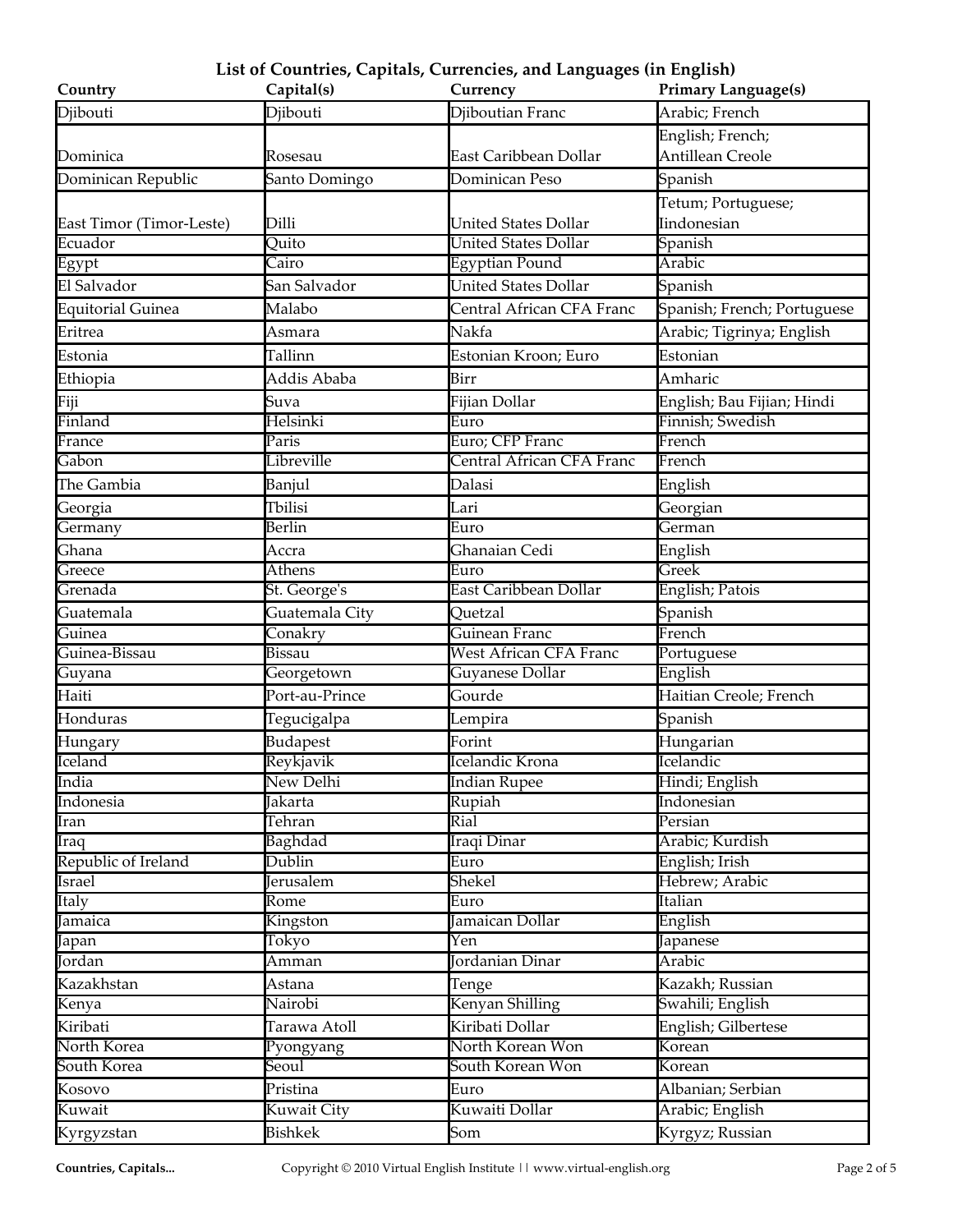| Country                      | Capital(s)                 | Currency                      | <b>Primary Language(s)</b> |
|------------------------------|----------------------------|-------------------------------|----------------------------|
| Laos                         | Vientiane                  | Kip                           | Lao (Laotian)              |
| Latvia                       | Riga                       | Lats                          | Latvian                    |
| Lebanon                      | Beirut                     | Lebanese Pound                | Arabic; French             |
| Lesotho                      | Maseru                     | Loti                          | Sesotho; English           |
| Liberia                      | Monrovia                   | Liberian Dollar               | English                    |
| Libya                        | Tripoli                    | Libyan Dinar                  | Arabic                     |
| Liechtenstein                | Vaduz                      | <b>Swiss Franc</b>            | German                     |
| Lithuania                    | Vilnius                    | Lithuanian Litas              | Lithuanian                 |
|                              |                            |                               | German; French;            |
| Luxembourg                   | Luxembourg                 | Euro                          | Luxembourgish              |
| Macedonia                    | Skopje                     | Macedonian Denar              | Macedonian                 |
| Madagascar                   | Antananarivo               | Malagasy Ariary               | Malagasy; French; English  |
| Malawi                       | Lilongwe                   | Malawi Kwacha                 | English                    |
| Malaysia                     | Kuala Lumpur               | Ringgit                       | Malay                      |
| Maldives                     | Male                       | Maldivian Rufiyaa             | Dhivehi                    |
| Mali                         | Bamako                     | <b>West African CFA Franc</b> | French                     |
| Malta                        | Valletta                   | Euro                          | Maltese; English           |
| Marshall Islands             | Majuro                     | <b>United States Dollar</b>   | Marshallese; English       |
| Mauritania                   | Nouakchott                 | Ouguiya                       | Arabic                     |
| <b>Mauritius</b>             | Port Louis                 | <b>Mauritian Rupee</b>        | English                    |
| Mexico                       | <b>Mexico City</b>         | <b>Mexican Peso</b>           | Spanish                    |
| Federal States of Micronesia | Palikir                    | <b>United States Dollar</b>   | English                    |
| Moldova                      | Chisinau                   | Moldovan Leu                  | Moldovan (Romanian)        |
| Monaco                       | Monaco                     | Euro                          | French; Italian; English   |
| Mongolia                     | Ulaanbaatar                | Togrog                        | Mongolian                  |
| Montenegro                   | Podgorica                  | Euro                          | Montenegrin                |
| Morocco                      | Rabat                      | Moroccan Dirham               | Arabic                     |
| Mozambique                   | Maputo                     | Mozambican Metical            | Portuguese                 |
| Myanmar (Burma)              | Nypyidaw                   | Kyat                          | Burmese                    |
| Namibia                      | Windhoek                   | Namibian Dollar               | English; Afrikaans; German |
| Nauru                        | Yaren                      | Australian Dollar             | English; Nauran            |
| Nepal                        | Kathmandu                  | Nepalese Rupee                | Nepali                     |
| Netherlands                  | Amsterdam; The Hague       | Euro                          | Dutch                      |
| New Zealand                  | Wellington                 | New Zealand Dollar            | English                    |
| Nicaragua                    | Managua                    | Cordoba                       | Spanish                    |
| Niger                        | Niamey                     | <b>West African CFA Franc</b> | French                     |
| Nigeria                      | Abuja                      | Naira                         | English                    |
| Norway                       | $\overline{\mathrm{Oslo}}$ | Norwegian Krone               | Norwegian                  |
| Oman                         | Muscat                     | Omani Rial                    | Arabic                     |
| Pakistan                     | <b>Islamabad</b>           | Pakistani Rupee               | Urdu; English              |
| Palau                        | Melekeok                   | <b>United States Dollar</b>   | English; Palauan           |
| Panama                       | Panama City                | Balboa                        | Spanish                    |
|                              |                            |                               | English; Tok Pisin;        |
| Papa New Guinea              | Port Moresby               | Papa New Guinean Kina         | Hiri Motu                  |
| Paraguay                     | Asuncion                   | Guarani                       | Spanish; Guarani           |
| Peru                         | Lima                       | Nuevo Sol                     | Spanish                    |
| Phillipines                  | Manila                     | Phillipine Peso               | Filipino; English          |
| Poland                       | Warsaw                     | Złoty                         | Polish                     |
| Portugal                     | Lisbon                     | $\overline{\text{Euro}}$      | Portuguese                 |
|                              |                            |                               |                            |

**Countries, Capitals...** Copyright © 2010 Virtual English Institute || www.virtual-english.org Page 3 of 5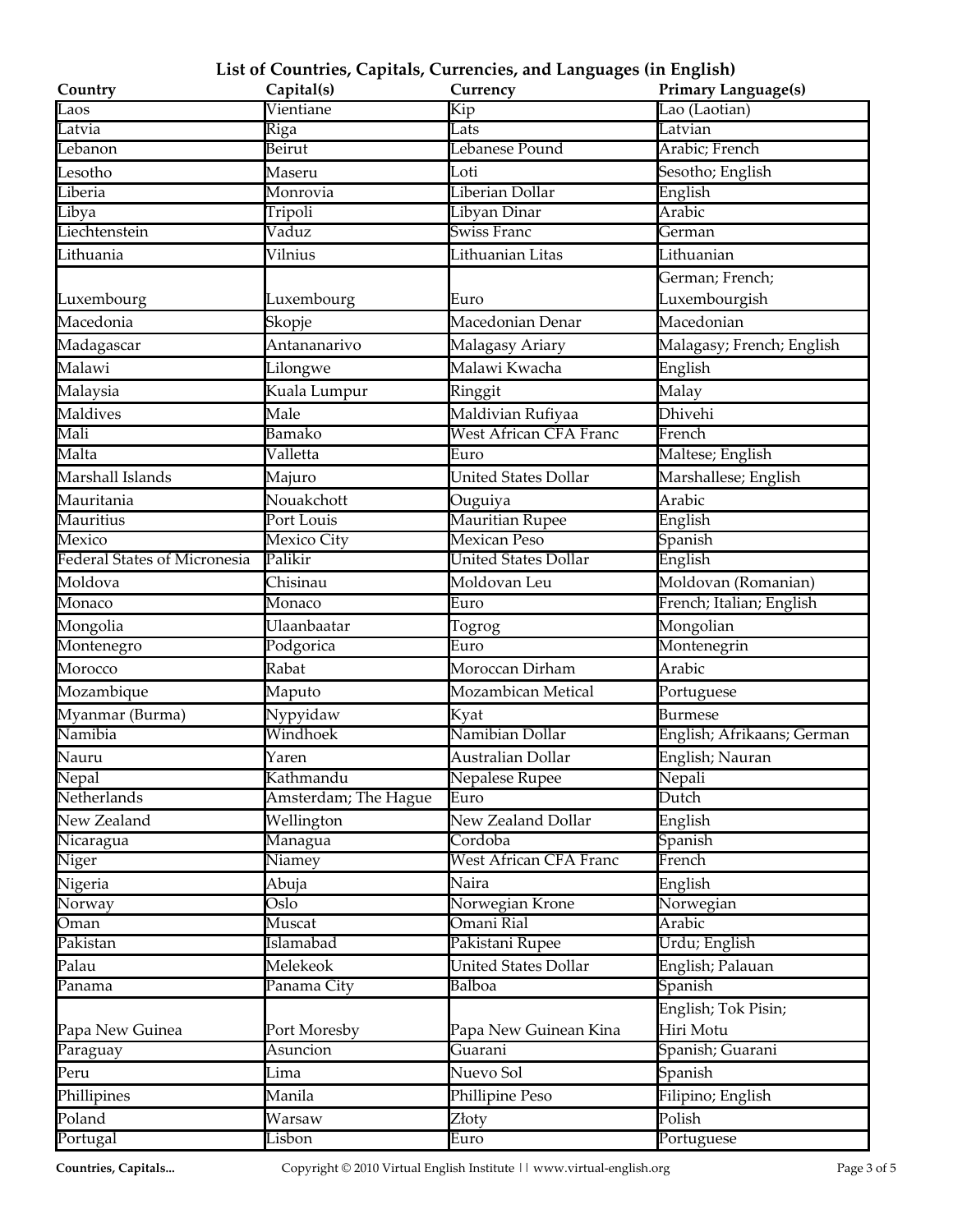| Doha<br>Arabic<br>Romanian Rupee<br><b>Bucharest</b><br>Romania<br>Romanian<br>Russia<br>Ruble<br>Moscow<br>Russian<br>Kinyarwanda; French;<br>Rwandan Franc<br>English<br>Rwanda<br>Kigali<br>Saint Kitts and Nevis<br><b>Basseterre</b><br>East Caribbean Dollar<br>English<br>English; French<br>East Caribbean Dollar<br>Saint Lucia<br>Castries<br>Saint Vincent and<br>The Grenadines<br>East Caribbean Dollar<br>Kingstown<br>English<br>Tala<br>Apia<br>Samoan; English<br>Samoa<br>Italian<br>San Marino<br>San Marino<br>Euro<br>Sao Tome and Principe<br>Sao Tome<br>Dobra<br>Portuguese<br>Saudi Arabia<br>Riyadh<br>Saudi Riyal<br>Arabic<br>West African CFA Franc<br>Dakar<br>Senegal<br>French<br>Belgrade<br>Serbia<br>Serbian Dinar<br>Serbian<br>Seychellois Creole;<br>French; English<br>Seychelles<br>Seychoellois Rupee<br>Victoria<br>Krio; English<br>Sierra Leone<br>Leone<br>Freetown<br>English; Malay;<br>Mandarin Chinese<br>Singapore Dollar<br>Singapore<br>Singapore<br>Slovakia<br>Slovak<br><b>Bratislava</b><br>Euro<br>Slovenia<br>Euro<br>Slovene<br>Ljubljana<br>Solomon Islands<br>Honiara<br>Solomon Islands Dollar<br>Solomons Pijin<br>Somali; Arabic<br>Somalia<br>Mogadishu<br>Somali Shilling<br>Pretoria; Cape Town;<br>Bloemfontein<br>South Africa<br>Rand<br>Zulu; Xhosa; Afrikaans<br>Spanish<br>Madrid<br>Euro<br>Spain<br>Sri Lanka<br>Sinhala; Tamil<br>Colombo<br>Sri Lankan Rupee<br><b>Sudanese Pound</b><br>Sudan<br>Khartoum<br>Arabic; English<br>Paramaribo<br>Surinamese Dollar<br>Dutch<br>Suriname<br>Mbabane<br>Swaziland<br>Lilangeni<br>English; SiSwati<br>Sweden<br>Swedish Krona<br>Swedish<br>Stockholm<br>German; French; Italian<br>Switzerland<br><b>Swiss Franc</b><br>Berne<br>Syria<br><b>Syrian Pound</b><br>Arabic<br>Damascus<br>New Taiwan Dollar<br>Taiwan<br>Mandarin<br>Taipei<br>Dushanbe<br>Somoni<br>Tajikistan<br>Tajik; Russian<br>Dar es Salaam; Dodoma<br>Tanzanian Schilling<br>Swahili<br>Tanzania<br>Thailand<br>Thai Baht<br>Bangkok<br>Thai<br>West African CFA Franc<br>French<br>Togo<br>Lome<br>Nuku'alofa<br>Tongan; English<br>Pa'anga<br>Tonga<br>Trinidad and Tobago Dollar<br>Trinidad and Tobago<br>English<br>Port-of-Spain<br>Tunisia<br>Tunisian; French<br><b>Tunisian Dinar</b><br>Tunis<br>Turkish Lira<br>Turkish<br>Ankara<br>Turkey<br>Turkmenistan<br>Turkmen New Manat<br>Ashgabat<br>Turkmen; Russian<br>Vaiaku<br>Tuvaluan Dollar<br>Tuvalu<br>Tuvaluan; English<br>Kampala<br><b>Ugandan Shilling</b><br>Swahili; English<br>Uganda<br>Ukranian; Russian<br>Ukraine<br>Kiev<br>Hryvnia<br>Abu Dhabi<br>Dirham<br><b>United Arab Emirates</b><br>Arabic<br><b>Pound Sterling</b><br>United Kingdom<br>London<br>English | Country | Capital(s) | ---- ---- - - - - - - -<br>Currency | <b>Primary Language(s)</b> |
|-----------------------------------------------------------------------------------------------------------------------------------------------------------------------------------------------------------------------------------------------------------------------------------------------------------------------------------------------------------------------------------------------------------------------------------------------------------------------------------------------------------------------------------------------------------------------------------------------------------------------------------------------------------------------------------------------------------------------------------------------------------------------------------------------------------------------------------------------------------------------------------------------------------------------------------------------------------------------------------------------------------------------------------------------------------------------------------------------------------------------------------------------------------------------------------------------------------------------------------------------------------------------------------------------------------------------------------------------------------------------------------------------------------------------------------------------------------------------------------------------------------------------------------------------------------------------------------------------------------------------------------------------------------------------------------------------------------------------------------------------------------------------------------------------------------------------------------------------------------------------------------------------------------------------------------------------------------------------------------------------------------------------------------------------------------------------------------------------------------------------------------------------------------------------------------------------------------------------------------------------------------------------------------------------------------------------------------------------------------------------------------------------------------------------------------------------------------------------------------------------------------------------------------------------------------------------------------------------------------------------------------------------------------------------------------------------------------------------------------------------|---------|------------|-------------------------------------|----------------------------|
|                                                                                                                                                                                                                                                                                                                                                                                                                                                                                                                                                                                                                                                                                                                                                                                                                                                                                                                                                                                                                                                                                                                                                                                                                                                                                                                                                                                                                                                                                                                                                                                                                                                                                                                                                                                                                                                                                                                                                                                                                                                                                                                                                                                                                                                                                                                                                                                                                                                                                                                                                                                                                                                                                                                                               | Qatar   |            | Qatari Riyal                        |                            |
|                                                                                                                                                                                                                                                                                                                                                                                                                                                                                                                                                                                                                                                                                                                                                                                                                                                                                                                                                                                                                                                                                                                                                                                                                                                                                                                                                                                                                                                                                                                                                                                                                                                                                                                                                                                                                                                                                                                                                                                                                                                                                                                                                                                                                                                                                                                                                                                                                                                                                                                                                                                                                                                                                                                                               |         |            |                                     |                            |
|                                                                                                                                                                                                                                                                                                                                                                                                                                                                                                                                                                                                                                                                                                                                                                                                                                                                                                                                                                                                                                                                                                                                                                                                                                                                                                                                                                                                                                                                                                                                                                                                                                                                                                                                                                                                                                                                                                                                                                                                                                                                                                                                                                                                                                                                                                                                                                                                                                                                                                                                                                                                                                                                                                                                               |         |            |                                     |                            |
|                                                                                                                                                                                                                                                                                                                                                                                                                                                                                                                                                                                                                                                                                                                                                                                                                                                                                                                                                                                                                                                                                                                                                                                                                                                                                                                                                                                                                                                                                                                                                                                                                                                                                                                                                                                                                                                                                                                                                                                                                                                                                                                                                                                                                                                                                                                                                                                                                                                                                                                                                                                                                                                                                                                                               |         |            |                                     |                            |
|                                                                                                                                                                                                                                                                                                                                                                                                                                                                                                                                                                                                                                                                                                                                                                                                                                                                                                                                                                                                                                                                                                                                                                                                                                                                                                                                                                                                                                                                                                                                                                                                                                                                                                                                                                                                                                                                                                                                                                                                                                                                                                                                                                                                                                                                                                                                                                                                                                                                                                                                                                                                                                                                                                                                               |         |            |                                     |                            |
|                                                                                                                                                                                                                                                                                                                                                                                                                                                                                                                                                                                                                                                                                                                                                                                                                                                                                                                                                                                                                                                                                                                                                                                                                                                                                                                                                                                                                                                                                                                                                                                                                                                                                                                                                                                                                                                                                                                                                                                                                                                                                                                                                                                                                                                                                                                                                                                                                                                                                                                                                                                                                                                                                                                                               |         |            |                                     |                            |
|                                                                                                                                                                                                                                                                                                                                                                                                                                                                                                                                                                                                                                                                                                                                                                                                                                                                                                                                                                                                                                                                                                                                                                                                                                                                                                                                                                                                                                                                                                                                                                                                                                                                                                                                                                                                                                                                                                                                                                                                                                                                                                                                                                                                                                                                                                                                                                                                                                                                                                                                                                                                                                                                                                                                               |         |            |                                     |                            |
|                                                                                                                                                                                                                                                                                                                                                                                                                                                                                                                                                                                                                                                                                                                                                                                                                                                                                                                                                                                                                                                                                                                                                                                                                                                                                                                                                                                                                                                                                                                                                                                                                                                                                                                                                                                                                                                                                                                                                                                                                                                                                                                                                                                                                                                                                                                                                                                                                                                                                                                                                                                                                                                                                                                                               |         |            |                                     |                            |
|                                                                                                                                                                                                                                                                                                                                                                                                                                                                                                                                                                                                                                                                                                                                                                                                                                                                                                                                                                                                                                                                                                                                                                                                                                                                                                                                                                                                                                                                                                                                                                                                                                                                                                                                                                                                                                                                                                                                                                                                                                                                                                                                                                                                                                                                                                                                                                                                                                                                                                                                                                                                                                                                                                                                               |         |            |                                     |                            |
|                                                                                                                                                                                                                                                                                                                                                                                                                                                                                                                                                                                                                                                                                                                                                                                                                                                                                                                                                                                                                                                                                                                                                                                                                                                                                                                                                                                                                                                                                                                                                                                                                                                                                                                                                                                                                                                                                                                                                                                                                                                                                                                                                                                                                                                                                                                                                                                                                                                                                                                                                                                                                                                                                                                                               |         |            |                                     |                            |
|                                                                                                                                                                                                                                                                                                                                                                                                                                                                                                                                                                                                                                                                                                                                                                                                                                                                                                                                                                                                                                                                                                                                                                                                                                                                                                                                                                                                                                                                                                                                                                                                                                                                                                                                                                                                                                                                                                                                                                                                                                                                                                                                                                                                                                                                                                                                                                                                                                                                                                                                                                                                                                                                                                                                               |         |            |                                     |                            |
|                                                                                                                                                                                                                                                                                                                                                                                                                                                                                                                                                                                                                                                                                                                                                                                                                                                                                                                                                                                                                                                                                                                                                                                                                                                                                                                                                                                                                                                                                                                                                                                                                                                                                                                                                                                                                                                                                                                                                                                                                                                                                                                                                                                                                                                                                                                                                                                                                                                                                                                                                                                                                                                                                                                                               |         |            |                                     |                            |
|                                                                                                                                                                                                                                                                                                                                                                                                                                                                                                                                                                                                                                                                                                                                                                                                                                                                                                                                                                                                                                                                                                                                                                                                                                                                                                                                                                                                                                                                                                                                                                                                                                                                                                                                                                                                                                                                                                                                                                                                                                                                                                                                                                                                                                                                                                                                                                                                                                                                                                                                                                                                                                                                                                                                               |         |            |                                     |                            |
|                                                                                                                                                                                                                                                                                                                                                                                                                                                                                                                                                                                                                                                                                                                                                                                                                                                                                                                                                                                                                                                                                                                                                                                                                                                                                                                                                                                                                                                                                                                                                                                                                                                                                                                                                                                                                                                                                                                                                                                                                                                                                                                                                                                                                                                                                                                                                                                                                                                                                                                                                                                                                                                                                                                                               |         |            |                                     |                            |
|                                                                                                                                                                                                                                                                                                                                                                                                                                                                                                                                                                                                                                                                                                                                                                                                                                                                                                                                                                                                                                                                                                                                                                                                                                                                                                                                                                                                                                                                                                                                                                                                                                                                                                                                                                                                                                                                                                                                                                                                                                                                                                                                                                                                                                                                                                                                                                                                                                                                                                                                                                                                                                                                                                                                               |         |            |                                     |                            |
|                                                                                                                                                                                                                                                                                                                                                                                                                                                                                                                                                                                                                                                                                                                                                                                                                                                                                                                                                                                                                                                                                                                                                                                                                                                                                                                                                                                                                                                                                                                                                                                                                                                                                                                                                                                                                                                                                                                                                                                                                                                                                                                                                                                                                                                                                                                                                                                                                                                                                                                                                                                                                                                                                                                                               |         |            |                                     |                            |
|                                                                                                                                                                                                                                                                                                                                                                                                                                                                                                                                                                                                                                                                                                                                                                                                                                                                                                                                                                                                                                                                                                                                                                                                                                                                                                                                                                                                                                                                                                                                                                                                                                                                                                                                                                                                                                                                                                                                                                                                                                                                                                                                                                                                                                                                                                                                                                                                                                                                                                                                                                                                                                                                                                                                               |         |            |                                     |                            |
|                                                                                                                                                                                                                                                                                                                                                                                                                                                                                                                                                                                                                                                                                                                                                                                                                                                                                                                                                                                                                                                                                                                                                                                                                                                                                                                                                                                                                                                                                                                                                                                                                                                                                                                                                                                                                                                                                                                                                                                                                                                                                                                                                                                                                                                                                                                                                                                                                                                                                                                                                                                                                                                                                                                                               |         |            |                                     |                            |
|                                                                                                                                                                                                                                                                                                                                                                                                                                                                                                                                                                                                                                                                                                                                                                                                                                                                                                                                                                                                                                                                                                                                                                                                                                                                                                                                                                                                                                                                                                                                                                                                                                                                                                                                                                                                                                                                                                                                                                                                                                                                                                                                                                                                                                                                                                                                                                                                                                                                                                                                                                                                                                                                                                                                               |         |            |                                     |                            |
|                                                                                                                                                                                                                                                                                                                                                                                                                                                                                                                                                                                                                                                                                                                                                                                                                                                                                                                                                                                                                                                                                                                                                                                                                                                                                                                                                                                                                                                                                                                                                                                                                                                                                                                                                                                                                                                                                                                                                                                                                                                                                                                                                                                                                                                                                                                                                                                                                                                                                                                                                                                                                                                                                                                                               |         |            |                                     |                            |
|                                                                                                                                                                                                                                                                                                                                                                                                                                                                                                                                                                                                                                                                                                                                                                                                                                                                                                                                                                                                                                                                                                                                                                                                                                                                                                                                                                                                                                                                                                                                                                                                                                                                                                                                                                                                                                                                                                                                                                                                                                                                                                                                                                                                                                                                                                                                                                                                                                                                                                                                                                                                                                                                                                                                               |         |            |                                     |                            |
|                                                                                                                                                                                                                                                                                                                                                                                                                                                                                                                                                                                                                                                                                                                                                                                                                                                                                                                                                                                                                                                                                                                                                                                                                                                                                                                                                                                                                                                                                                                                                                                                                                                                                                                                                                                                                                                                                                                                                                                                                                                                                                                                                                                                                                                                                                                                                                                                                                                                                                                                                                                                                                                                                                                                               |         |            |                                     |                            |
|                                                                                                                                                                                                                                                                                                                                                                                                                                                                                                                                                                                                                                                                                                                                                                                                                                                                                                                                                                                                                                                                                                                                                                                                                                                                                                                                                                                                                                                                                                                                                                                                                                                                                                                                                                                                                                                                                                                                                                                                                                                                                                                                                                                                                                                                                                                                                                                                                                                                                                                                                                                                                                                                                                                                               |         |            |                                     |                            |
|                                                                                                                                                                                                                                                                                                                                                                                                                                                                                                                                                                                                                                                                                                                                                                                                                                                                                                                                                                                                                                                                                                                                                                                                                                                                                                                                                                                                                                                                                                                                                                                                                                                                                                                                                                                                                                                                                                                                                                                                                                                                                                                                                                                                                                                                                                                                                                                                                                                                                                                                                                                                                                                                                                                                               |         |            |                                     |                            |
|                                                                                                                                                                                                                                                                                                                                                                                                                                                                                                                                                                                                                                                                                                                                                                                                                                                                                                                                                                                                                                                                                                                                                                                                                                                                                                                                                                                                                                                                                                                                                                                                                                                                                                                                                                                                                                                                                                                                                                                                                                                                                                                                                                                                                                                                                                                                                                                                                                                                                                                                                                                                                                                                                                                                               |         |            |                                     |                            |
|                                                                                                                                                                                                                                                                                                                                                                                                                                                                                                                                                                                                                                                                                                                                                                                                                                                                                                                                                                                                                                                                                                                                                                                                                                                                                                                                                                                                                                                                                                                                                                                                                                                                                                                                                                                                                                                                                                                                                                                                                                                                                                                                                                                                                                                                                                                                                                                                                                                                                                                                                                                                                                                                                                                                               |         |            |                                     |                            |
|                                                                                                                                                                                                                                                                                                                                                                                                                                                                                                                                                                                                                                                                                                                                                                                                                                                                                                                                                                                                                                                                                                                                                                                                                                                                                                                                                                                                                                                                                                                                                                                                                                                                                                                                                                                                                                                                                                                                                                                                                                                                                                                                                                                                                                                                                                                                                                                                                                                                                                                                                                                                                                                                                                                                               |         |            |                                     |                            |
|                                                                                                                                                                                                                                                                                                                                                                                                                                                                                                                                                                                                                                                                                                                                                                                                                                                                                                                                                                                                                                                                                                                                                                                                                                                                                                                                                                                                                                                                                                                                                                                                                                                                                                                                                                                                                                                                                                                                                                                                                                                                                                                                                                                                                                                                                                                                                                                                                                                                                                                                                                                                                                                                                                                                               |         |            |                                     |                            |
|                                                                                                                                                                                                                                                                                                                                                                                                                                                                                                                                                                                                                                                                                                                                                                                                                                                                                                                                                                                                                                                                                                                                                                                                                                                                                                                                                                                                                                                                                                                                                                                                                                                                                                                                                                                                                                                                                                                                                                                                                                                                                                                                                                                                                                                                                                                                                                                                                                                                                                                                                                                                                                                                                                                                               |         |            |                                     |                            |
|                                                                                                                                                                                                                                                                                                                                                                                                                                                                                                                                                                                                                                                                                                                                                                                                                                                                                                                                                                                                                                                                                                                                                                                                                                                                                                                                                                                                                                                                                                                                                                                                                                                                                                                                                                                                                                                                                                                                                                                                                                                                                                                                                                                                                                                                                                                                                                                                                                                                                                                                                                                                                                                                                                                                               |         |            |                                     |                            |
|                                                                                                                                                                                                                                                                                                                                                                                                                                                                                                                                                                                                                                                                                                                                                                                                                                                                                                                                                                                                                                                                                                                                                                                                                                                                                                                                                                                                                                                                                                                                                                                                                                                                                                                                                                                                                                                                                                                                                                                                                                                                                                                                                                                                                                                                                                                                                                                                                                                                                                                                                                                                                                                                                                                                               |         |            |                                     |                            |
|                                                                                                                                                                                                                                                                                                                                                                                                                                                                                                                                                                                                                                                                                                                                                                                                                                                                                                                                                                                                                                                                                                                                                                                                                                                                                                                                                                                                                                                                                                                                                                                                                                                                                                                                                                                                                                                                                                                                                                                                                                                                                                                                                                                                                                                                                                                                                                                                                                                                                                                                                                                                                                                                                                                                               |         |            |                                     |                            |
|                                                                                                                                                                                                                                                                                                                                                                                                                                                                                                                                                                                                                                                                                                                                                                                                                                                                                                                                                                                                                                                                                                                                                                                                                                                                                                                                                                                                                                                                                                                                                                                                                                                                                                                                                                                                                                                                                                                                                                                                                                                                                                                                                                                                                                                                                                                                                                                                                                                                                                                                                                                                                                                                                                                                               |         |            |                                     |                            |
|                                                                                                                                                                                                                                                                                                                                                                                                                                                                                                                                                                                                                                                                                                                                                                                                                                                                                                                                                                                                                                                                                                                                                                                                                                                                                                                                                                                                                                                                                                                                                                                                                                                                                                                                                                                                                                                                                                                                                                                                                                                                                                                                                                                                                                                                                                                                                                                                                                                                                                                                                                                                                                                                                                                                               |         |            |                                     |                            |
|                                                                                                                                                                                                                                                                                                                                                                                                                                                                                                                                                                                                                                                                                                                                                                                                                                                                                                                                                                                                                                                                                                                                                                                                                                                                                                                                                                                                                                                                                                                                                                                                                                                                                                                                                                                                                                                                                                                                                                                                                                                                                                                                                                                                                                                                                                                                                                                                                                                                                                                                                                                                                                                                                                                                               |         |            |                                     |                            |
|                                                                                                                                                                                                                                                                                                                                                                                                                                                                                                                                                                                                                                                                                                                                                                                                                                                                                                                                                                                                                                                                                                                                                                                                                                                                                                                                                                                                                                                                                                                                                                                                                                                                                                                                                                                                                                                                                                                                                                                                                                                                                                                                                                                                                                                                                                                                                                                                                                                                                                                                                                                                                                                                                                                                               |         |            |                                     |                            |
|                                                                                                                                                                                                                                                                                                                                                                                                                                                                                                                                                                                                                                                                                                                                                                                                                                                                                                                                                                                                                                                                                                                                                                                                                                                                                                                                                                                                                                                                                                                                                                                                                                                                                                                                                                                                                                                                                                                                                                                                                                                                                                                                                                                                                                                                                                                                                                                                                                                                                                                                                                                                                                                                                                                                               |         |            |                                     |                            |
|                                                                                                                                                                                                                                                                                                                                                                                                                                                                                                                                                                                                                                                                                                                                                                                                                                                                                                                                                                                                                                                                                                                                                                                                                                                                                                                                                                                                                                                                                                                                                                                                                                                                                                                                                                                                                                                                                                                                                                                                                                                                                                                                                                                                                                                                                                                                                                                                                                                                                                                                                                                                                                                                                                                                               |         |            |                                     |                            |
|                                                                                                                                                                                                                                                                                                                                                                                                                                                                                                                                                                                                                                                                                                                                                                                                                                                                                                                                                                                                                                                                                                                                                                                                                                                                                                                                                                                                                                                                                                                                                                                                                                                                                                                                                                                                                                                                                                                                                                                                                                                                                                                                                                                                                                                                                                                                                                                                                                                                                                                                                                                                                                                                                                                                               |         |            |                                     |                            |
|                                                                                                                                                                                                                                                                                                                                                                                                                                                                                                                                                                                                                                                                                                                                                                                                                                                                                                                                                                                                                                                                                                                                                                                                                                                                                                                                                                                                                                                                                                                                                                                                                                                                                                                                                                                                                                                                                                                                                                                                                                                                                                                                                                                                                                                                                                                                                                                                                                                                                                                                                                                                                                                                                                                                               |         |            |                                     |                            |
|                                                                                                                                                                                                                                                                                                                                                                                                                                                                                                                                                                                                                                                                                                                                                                                                                                                                                                                                                                                                                                                                                                                                                                                                                                                                                                                                                                                                                                                                                                                                                                                                                                                                                                                                                                                                                                                                                                                                                                                                                                                                                                                                                                                                                                                                                                                                                                                                                                                                                                                                                                                                                                                                                                                                               |         |            |                                     |                            |
|                                                                                                                                                                                                                                                                                                                                                                                                                                                                                                                                                                                                                                                                                                                                                                                                                                                                                                                                                                                                                                                                                                                                                                                                                                                                                                                                                                                                                                                                                                                                                                                                                                                                                                                                                                                                                                                                                                                                                                                                                                                                                                                                                                                                                                                                                                                                                                                                                                                                                                                                                                                                                                                                                                                                               |         |            |                                     |                            |
|                                                                                                                                                                                                                                                                                                                                                                                                                                                                                                                                                                                                                                                                                                                                                                                                                                                                                                                                                                                                                                                                                                                                                                                                                                                                                                                                                                                                                                                                                                                                                                                                                                                                                                                                                                                                                                                                                                                                                                                                                                                                                                                                                                                                                                                                                                                                                                                                                                                                                                                                                                                                                                                                                                                                               |         |            |                                     |                            |
|                                                                                                                                                                                                                                                                                                                                                                                                                                                                                                                                                                                                                                                                                                                                                                                                                                                                                                                                                                                                                                                                                                                                                                                                                                                                                                                                                                                                                                                                                                                                                                                                                                                                                                                                                                                                                                                                                                                                                                                                                                                                                                                                                                                                                                                                                                                                                                                                                                                                                                                                                                                                                                                                                                                                               |         |            |                                     |                            |
|                                                                                                                                                                                                                                                                                                                                                                                                                                                                                                                                                                                                                                                                                                                                                                                                                                                                                                                                                                                                                                                                                                                                                                                                                                                                                                                                                                                                                                                                                                                                                                                                                                                                                                                                                                                                                                                                                                                                                                                                                                                                                                                                                                                                                                                                                                                                                                                                                                                                                                                                                                                                                                                                                                                                               |         |            |                                     |                            |
|                                                                                                                                                                                                                                                                                                                                                                                                                                                                                                                                                                                                                                                                                                                                                                                                                                                                                                                                                                                                                                                                                                                                                                                                                                                                                                                                                                                                                                                                                                                                                                                                                                                                                                                                                                                                                                                                                                                                                                                                                                                                                                                                                                                                                                                                                                                                                                                                                                                                                                                                                                                                                                                                                                                                               |         |            |                                     |                            |
|                                                                                                                                                                                                                                                                                                                                                                                                                                                                                                                                                                                                                                                                                                                                                                                                                                                                                                                                                                                                                                                                                                                                                                                                                                                                                                                                                                                                                                                                                                                                                                                                                                                                                                                                                                                                                                                                                                                                                                                                                                                                                                                                                                                                                                                                                                                                                                                                                                                                                                                                                                                                                                                                                                                                               |         |            |                                     |                            |
|                                                                                                                                                                                                                                                                                                                                                                                                                                                                                                                                                                                                                                                                                                                                                                                                                                                                                                                                                                                                                                                                                                                                                                                                                                                                                                                                                                                                                                                                                                                                                                                                                                                                                                                                                                                                                                                                                                                                                                                                                                                                                                                                                                                                                                                                                                                                                                                                                                                                                                                                                                                                                                                                                                                                               |         |            |                                     |                            |
|                                                                                                                                                                                                                                                                                                                                                                                                                                                                                                                                                                                                                                                                                                                                                                                                                                                                                                                                                                                                                                                                                                                                                                                                                                                                                                                                                                                                                                                                                                                                                                                                                                                                                                                                                                                                                                                                                                                                                                                                                                                                                                                                                                                                                                                                                                                                                                                                                                                                                                                                                                                                                                                                                                                                               |         |            |                                     |                            |
|                                                                                                                                                                                                                                                                                                                                                                                                                                                                                                                                                                                                                                                                                                                                                                                                                                                                                                                                                                                                                                                                                                                                                                                                                                                                                                                                                                                                                                                                                                                                                                                                                                                                                                                                                                                                                                                                                                                                                                                                                                                                                                                                                                                                                                                                                                                                                                                                                                                                                                                                                                                                                                                                                                                                               |         |            |                                     |                            |